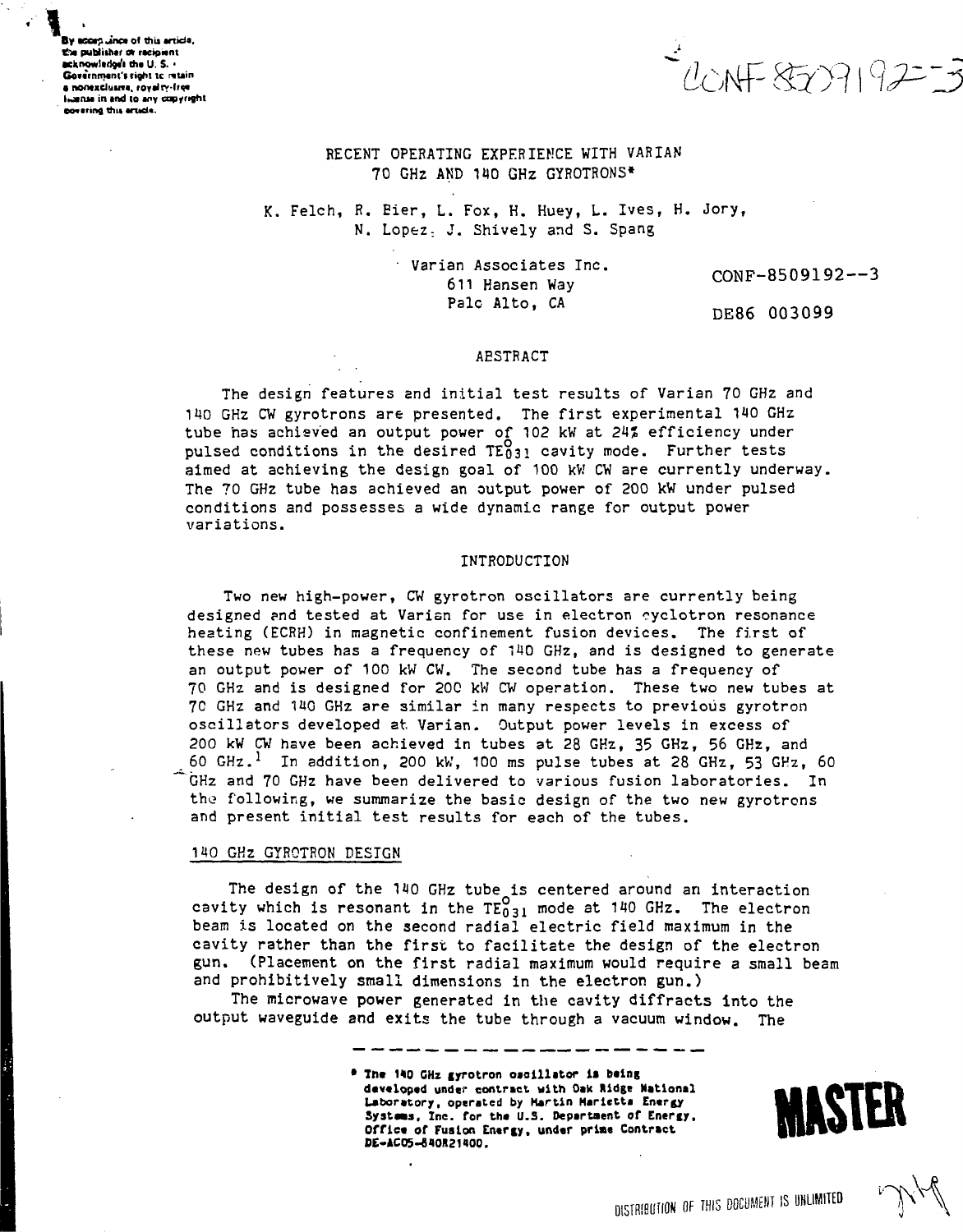# DISCLAIMER

 $\overline{\phantom{a}}$ 

This report was prepared as an account of work sponsored by an agency of the United States Government. Neither the United States Government nor any agency thereof, nor any of their employees, makes any warranty, express or implied, or assumes any legal liability or responsibility for the accuracy, completeness, or usefulness of any information, apparatus, product, or process disclosed, or represents that its use would not infringe privately owned rights. Reference herein to any specific commercial product, process, or service by trade name, trademark, manufacturer, or otherwise does not necessarily constitute or imply its endorsement, recommendation, or favoring by the United States Government or any agency thereof. The views and opinions of authors expressed herein do not necessarily state or reflect those of the United States Government or any agency thereof.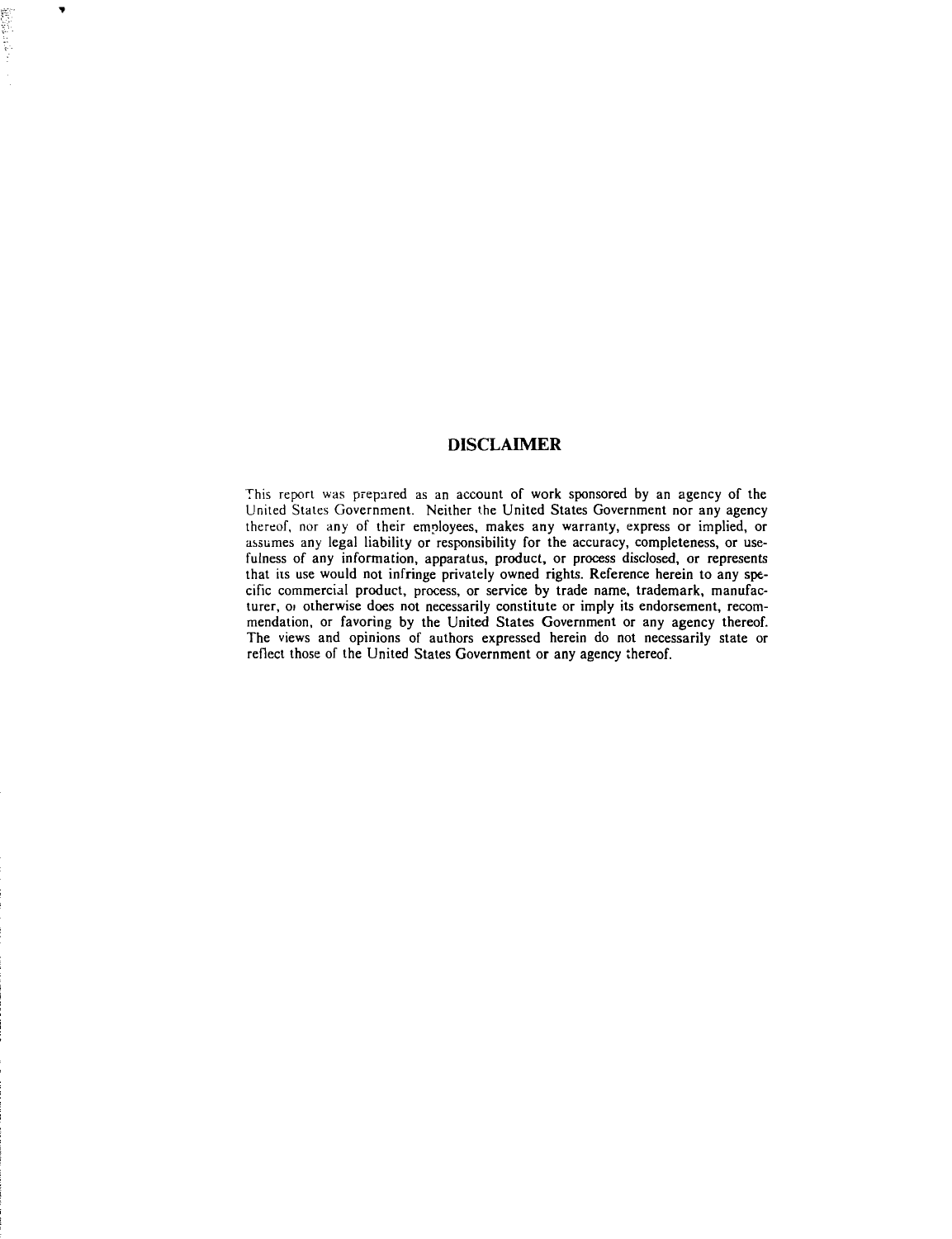electron beam is collected on the walls of the output waveguide as it follows the diverging magnetic field lines of the superconducting gyrotron magnet. Once the microwaves exit the  $TE_{031}^{\circ}$  cavity, they propagate in the  $TE_{03}^{\infty}$  waveguide mode. Below, we summarize the important aspects of the 140 GHz gyrotron design. Further details of the design have been published elsewhere.<sup>2</sup>

 $\frac{\pi}{4}$ 

Electron Gun. Varian has recently designed and constructed two magnetron injection guns for 140 GHz gyrotron experiments.<sup>3</sup> The principal difference between the two gun designs was the angle of the cathode emitter. For the present 140 GHz program, we have retained the cathode emitter angles of the earlier guns and modified the other electrode shapes to optimize the performance of the guns for the slightly different voltage, current, and magnetic field requirements of the present tube design. Both guns are designed to operate at a bean voltage of 50 - 60 kV snd a beam current of up to 8 A, and to provide a high-quality beam with a perpendicular to parallel velocity ratio,  $\alpha$ , of 1.5 to 2.0.

The first of the gun designs to be tested has a cathode angle of 15° and produces a beam which is somewhat nonlaminar in the acceleration region. The second gun design has a 25" cathode angle and generates a beam with laminar electron trajectories. This gun has a thicker beam than the nonlaminar gun and is, therefore, less desirable from the standpoint of beam transmission. However, the beam produced by the laminar gun has a lower velocity spread than that of the nonlaminar gun and is, therefore, less susceptible to electron mirroring at high values of  $a$ .

Interaction Circuit. During the 140 GHz Gyrotron Development Program two different types of cavities will be tested. The first experimental tube employs a simple, tapered TE031 cavity. Fig. 1 shows the calculated large-signal efficiency plotted as a function of output power for two different beam voltages for the chosen simple, tapered cavity design. The small-signal, start-oscillation conditions for the 140 GHz simple, tapered cavity design are shown in Fig. 2 for the desired  $TE_{031}^{0}$  mode and competing  $TE_{231}^{0}$  and  $TE_{521}^{0}$  modes. Also shown in "this figure is the region of parameter space where maximum large-signal efficiency is predicted for the  $TE_{0,31}$  mode. These calculations indicate that mode competition may limit the efficiency to less than the optimum values predicted in Fig. 1. The average power loading on the cavity walls for this design is about 1.2 kW/cm<sup>2</sup> at 100 kW output power, assuming ideal temperature and surface conditions on the copper .<br>walls.

The second type of output cavity to be tested is a  $TE_{021}^{\nu}/TE_{031}^{\nu}$ complex cavity. In this type of cavity, the mode formed by the superposition of the  $TE_{021}$  and  $TE_{031}$  modes can have significantly less mode competition than a simple, tagered  $\text{\tt [E_{031}]}$  cavity. Large-signal efficiency calculations for the  $\texttt{TE}_{021}^{\bullet} / \texttt{TE}_{031}^{\bullet}$  cavity design to be tested are shown in Fig. 3. We note that a slight tapering of the magnetic field along the length of the cavity serves to increase the efficiency. The average wall loading of the 140 GHz  $\texttt{TE}_{021}/\texttt{TE}_{031}$  cavity design is somewhat higher than that of the simple, tapered  $TE_{0.31}^6$  design.

Output Taper, Collector and Window. Since the output waveguide from the cavity also serves as the electron beam collector, an uptaper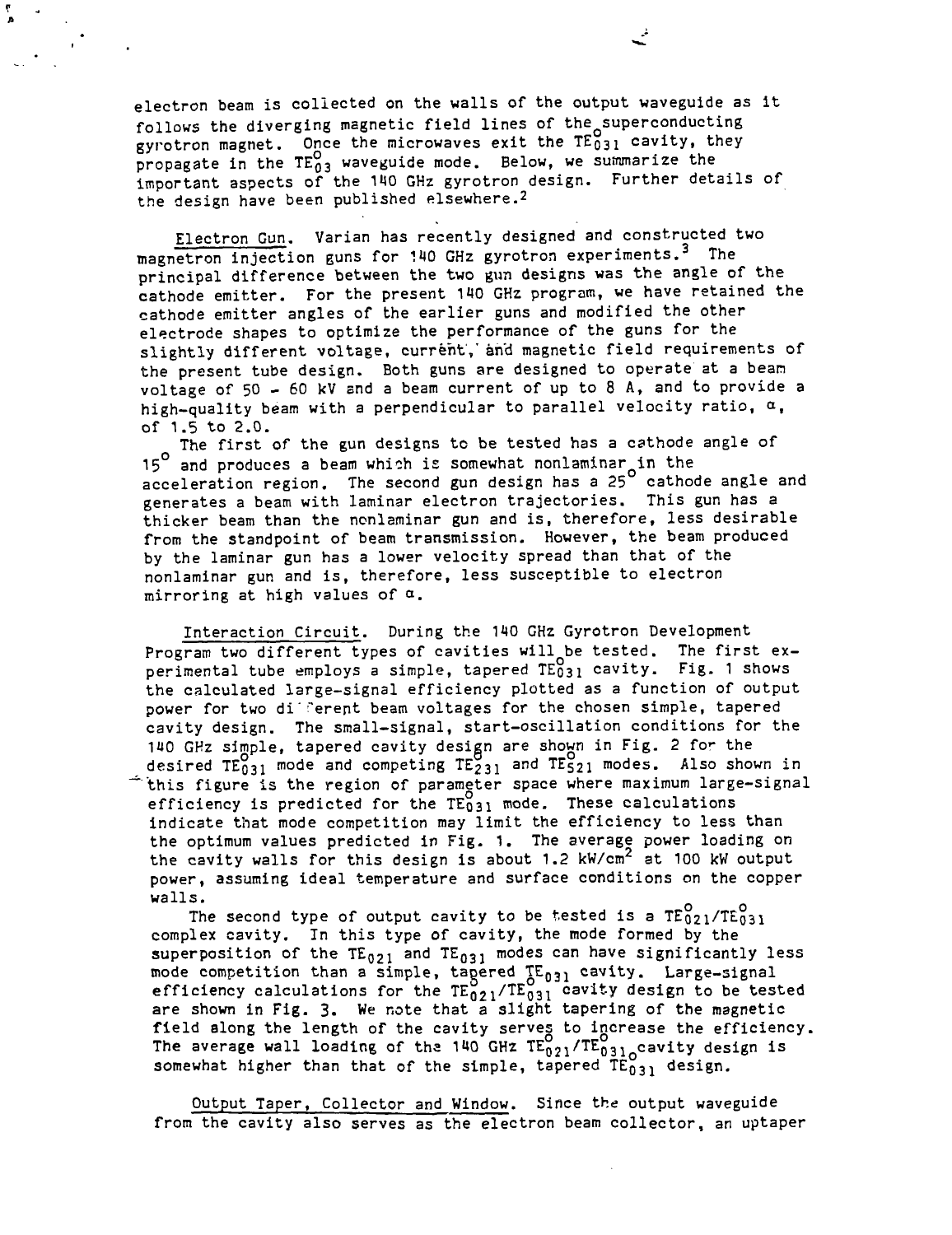from tht cavity to the 2.5-inch diameter collector is required. The uptaper employed on the first experimental tube has a linear profile, while succeeding tubes will employ a nonlinear taper which has a calculated mode purity of 98% in the desired TE03 mode. The output window is a double-disc design with face cooling between the two ceramic discs provided by a low-loss dielectric fluid.

Superconducting Magnet. The gyrotron magnet is capable of providing the 50-56 kG magnetic field strengths necessary for gyrotron operation at 110 GHz. The main magnetic field is provided by two large coils, while two smaller coils regulate the field in the gun region. Additional transverse coils are used in optimizing beam transmission through the tube.

### INITIAL H1Q GHz GYROTRON TEST RESULTS

The first experimental 140 GHz tube incorporates the nonlaminar electron gun design and simple, tapered  $TE_{031}^{\circ}$  cavity design discussed above. Thus far, tests on the first tube have been carried out only in pulse operation. Initial tests employed a beam voltage of 50 kV and beam currents of up to 8A. The  $TE_{031}^{\cup}$  mode was readily identified by frequency, and oscillated at 139.70 GHz. In addition, the competing  $TE_{231}$  and  $TE_{521}$  modes were also easily detected at frequencies of <sup>2</sup>3i  $137.0$  GHz and 144.4 GHz, respectively. Fig. 4 shows a plot of output power and efficiency vs beam current for the  $TE_{031}$  mode. A maxinum power of H7 kW at 23.7? efficiency is indicated in this plot for a beam current of 4 A. At higher beam currents the efficiency falls quite rapidly. This appears to be due to increased mirroring of the electron beam at higher currents. As attempts to achieve higher a were made by increasing the gun-anode voltage, the efficiency fell.

Following these initial tests at 50 kV, a beam voltage of 60 kV was employed. In general, two effects were observed at the higher beam voltage: 1) higher powers and efficiencies could be obtained at higher beam currents and 2) mode competition with the  $TE_{231}^{\circ}$  and  $TE_{521}^{\circ}$  modes was somewhat worse than observed at 50 kV. The first effect was probably due to improved beam quality at the higher voltage. The mode competition problem stemmed from the greater gain bandwidth of the modes at higher beam voltage which, in turn, increased the overlapping of the modes in parameter space. By optimizing the magnetic field and gun-anode voltage for operation at 60 kV, an output power of 102 kW was obtained in the TE<sub>031</sub> mode at an efficiency of 24.3%. A plot of output power vs beam current is shown in Fig. 5. In Fig. 6, we show a plot of output power vs cavity magnetic field for a constant beam current of **7 A.** Here we see the intrusion of the  $\tt TE_{231}$  and  $\tt TE_{521}^-$  competing modes.

In addition to the measurements made on the  $\tt TE^{3}_{0.3\,1}$  mode, some efforts were made to vary the magnetic field to optimize the output power of the  $TE_{231}^0$  mode at 137.0 GHz and the  $TE_{621}^0$  mode at 160.6 GHz. In the  $\texttt{TE}_{231}^\nu$  mode, a power of 73 kW was obtained at 24.2% efficiency, and in the  $TE_{621}^{\circ}$  mode, 106 kW was observed at 27.3% efficiency. Both of these modes were relatively free of mode competition and occupied large regions of parameter space.

During all of the testing performed thus far, there has been no problem in obtaining 100? beam transmission using the transverse steering coils in the gyrotron magnet. Efforts are currently underway to age this tube into CW operation and observe the thermal effects in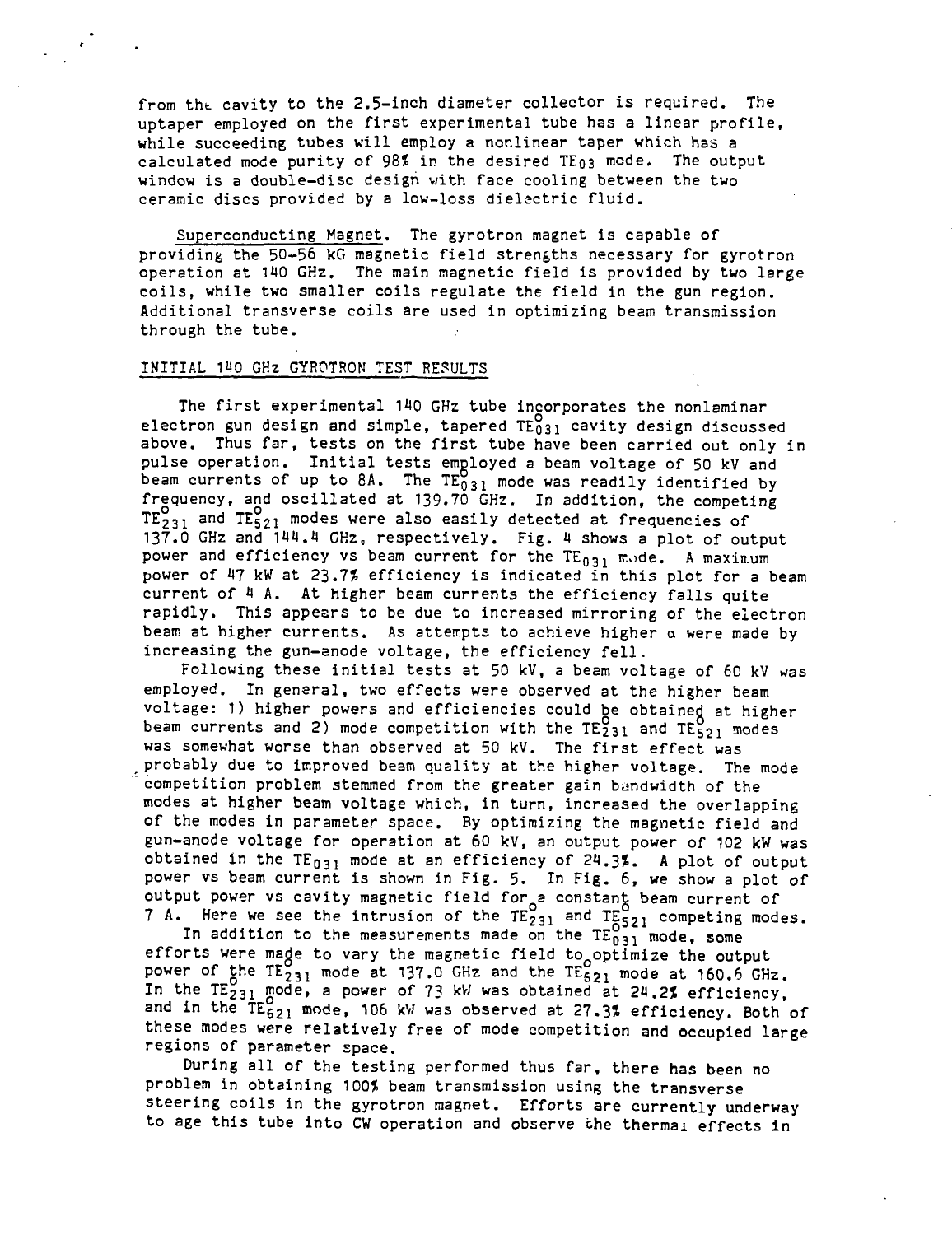the cavity, collector and window of high average power operation. Soon after these tests, the same tube will be tested with an electron gun of the alternate design which has laminar beam formation and improved velocity spread characteristics. Following those tests, a tube which has a  $TE_{021}^{O}$ /TE<sub>031</sub> complex cavity will be tested.

## 70 GHz, 200 kW CW GYROTRON

## 70 GHz GYROTRON DESIGN

Since the 70 GHz, 200 kW CW gyrotron design is in most respects a scaled version of the Varian 60 GHz, 200 kW CW design which has been described in detail in previous work, 1'4'5'6 we will simply enumerate the important features of the design.

The electron gun for the 70 GHz tube includes a few modifications of the electrode shapes used on the 60 GHz tubes in order to optimize the performance of the gun at 70 GHz. Particular attention was giver. to increasing the range in gun-anode voltage to improve control over the output power level.

The interaction cavity is a scaled version of the  $TE_{011}^O/TE_{021}^O$ complex cavity employed in the 60 GHz tubes.<sup>4,5,6</sup> The 70 GHz tube has a four-inch diameter collector and a 2.5-inch diameter double-disc output window. This combination necessitates the use of an uptaper between the cavity and collector and a downtaper between the collector and output window. Non-linear taper designs are employed and have a calculated mode purity of about 98\* for the whole uptaper-collectordowntaper combination. The output window is a scaled version of the 60 GHz design.

# INITIAL 70 GHz GYROTRON TEST RESULTS

Pulsed data were taken at 0.25 to 1.0% duty rates and typically at pulse durations of 0.5 msec with positive magnetic field tapers of 3 to 8% along the axial extent of the cavity. Nominal beam voltage and current were 80 kV and 8.0 amperes, respectively.

 $u<sub>u</sub>$ . Figure 7 shows clearly that by changing the gun anode voltage, the output power varied smoothly from 15-30 kW to 200 kW without mode competition or other instabilities. The dynamic range of 2 kV obtained with the 3.3? taper gave much greater control than the 1 kV commonly seen in gyrotrons without complex cavities. Experimental data showed almost no competition from the  $TE_{22}$  mode. The maximum power obtained to date is 208 kW with a 7.7? positive taper. The efficiency was slightly more than 32T; however, for this magnetic field taper the dynamic range is reduced to about 1.1 kV. Peak efficiency for the 3.3? taper was slightly less than 32?. Magnetic field tapers can enhance efficiency, but they can also detrimentally affect beam formation and transmission in the gun and compression regions causing beam interception or rode competition, thus reducing dynamic range, or even efficiency.

Figure 8 shows the variation in rf output power observed for changes in the current of main magnet coil number 1. As the magnet current was increased past the region of maximum power, the output decreased linearly until a point was reached where the oscillator changed modes. It was also noted that peak body current did not exceed 20 mA during normal operation, indicating good beam transmission.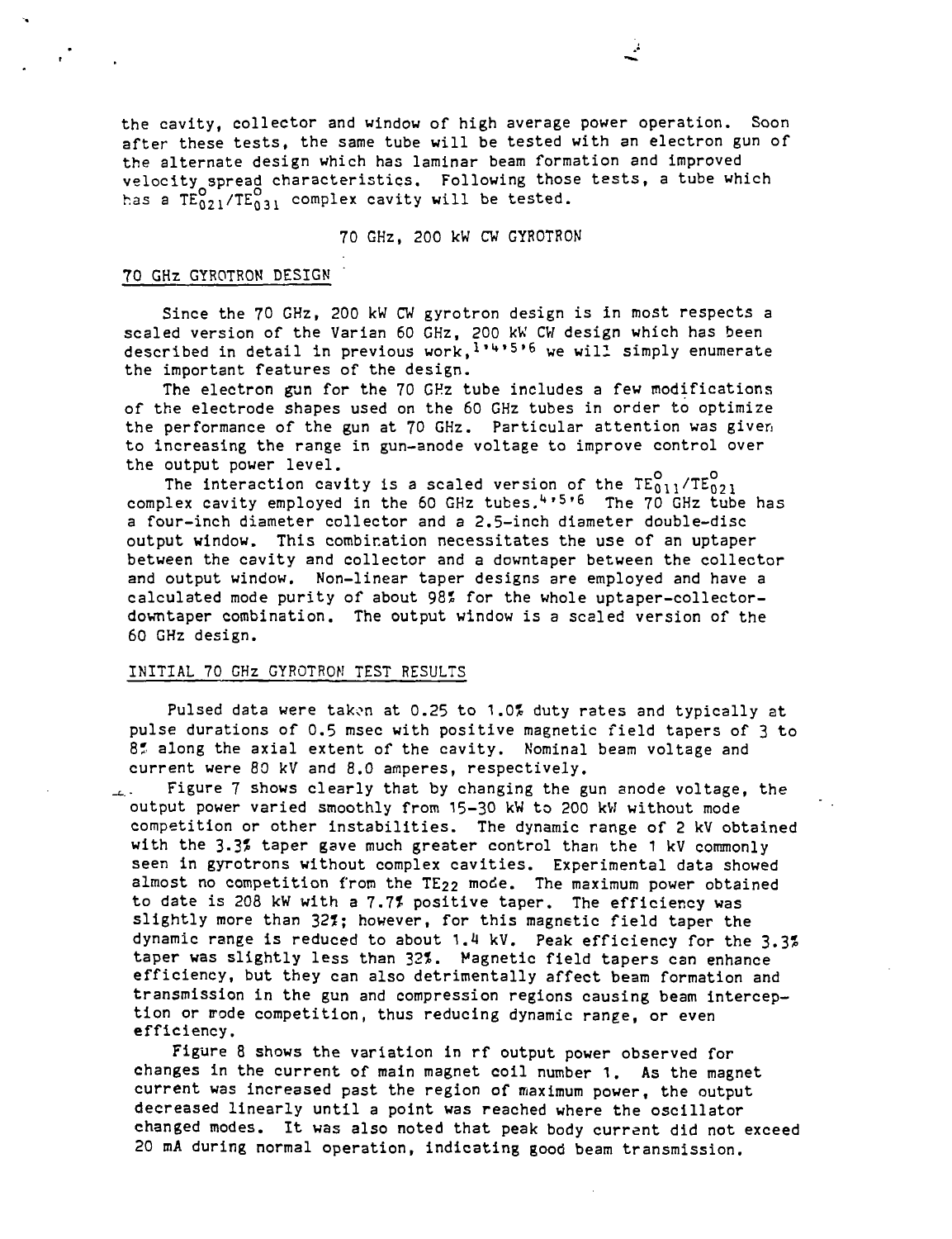

#### REFERENCES

- 1. H. Jory, "Status of Gyrotron Developments at Varian Associates," Proceedings of the 1th International Symposium on Heating in Toroidal Plasmas, Rome, Vol. 2, pp. 1424-1430, March 1984.
- 2. K. Felch, R. Bier, L. Fox, H. Huey, L. Ives, H. Jory, S. Fpang, "Design Considerations for a 100 kW CW, 140 GHz Gyrotron Oscillator", Technical Digest - IEEE IEDM, pp. 834-837, Dec. 1984.
- 3. K. Felch, B. Garcia, H. Jory, D. Stone, G. Wendell, R. J. Temkin, and K. E. Kreischer, "Design and Operation of Magnetron Injection Guns for a 140 GHz Gyrotron", Technical Digest - IEEE IEDM, pp. 362-365, Dec. 1982.
- K. Felch, R. Bier, L. Fox, H. Huey, H. Jory, N. Lopez, J. Manes, 1. J. Shively, and S. Spang, "Gyrotrons for Plasma Heating Experiments", Proceedings of the 1th International Symposium on Heating in Toroidal Plasmas, Rome, Vol. 2, pp. 1165-1170, March 1984.
- 5. H. Jory, R. Bier, S. Evans, K. Felch, L. Fox, H. Huey, J. Shively, and S. Spang, "First 200 kW CW Operation of a 60 GHz Gyrotron", Technical Digest - IEEE IEDM. pp. 267-270, Dec. 1983-
- 6. K. Felch, R. Bier, L. Fox, H. Huey, L. Ives, H. Jory, N. Lopez, J. Hanca, J. Shively and S. Spang, "A 60 GHz, 200 kW CW Gyrotron with a Pure Output Mode", Int. J. Electronics, Vol. 57, No. 6, pp. 815-820, Dec. 1984.





**Figurs 1. Efficiency vs Output Powar for Simpla TE- 0** 140 GHz Cavity Designs.